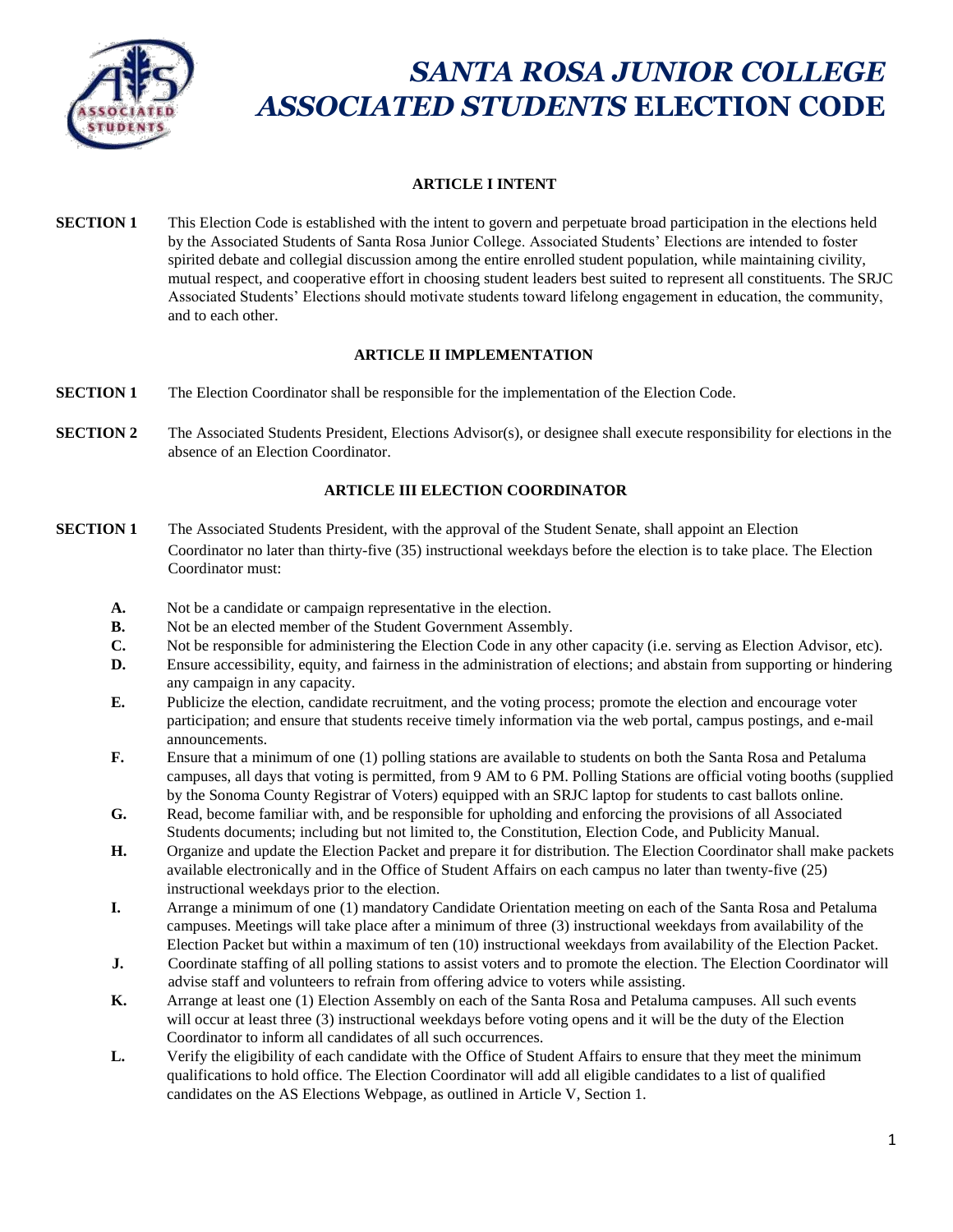- **M.** Inform all candidates that it shall be mandatory to locate, read, become familiar with, and be responsible for adhering to the provisions of all Associated Students documents; including but not limited to, the Constitution, Election Code, and Publicity Manual.
- **N.** Preside over any special elections, as required.
- **O.** Verify that all campaigns have adhered to Campaign Spending Regulations.
- **P.** Ensure that all campaigns adhere to Campaign Regulations as outlined in Article VIII of this Election Code.
- **Q.** Collaborate with the Election Advisor(s) or designee to review all cases of violations to the Election Code, and apply the associated sanctions to offending campaigns, as outlined in Article IX of this Election Code.

## **ARTICLE IV ELECTION ADVISOR(S)**

- **SECTION 1** The Election Advisor(s), or designee, must:
	- **A.** Be appointed by the certificated advisor of the Associated Students and approved by the Associated Students President.
	- **B.** Not be the current certificated advisor of the Associated Students; who holds a position of higher authority in the election appeals process, and must remain separate to protect impartiality.
	- **C.** Provide technical supervision to the Election Coordinator.
	- **D.** Ensure that the General Election occurs within the time frame outlined in Article V, Section 1 of this Election code. The Election Advisor(s), or designee, must take responsibility for all election duties if others fail to implement this Election Code, in both a timely and an adequate manner. Ultimately, it is the responsibility of the Election Advisor(s) to ensure that elections are held, each year, to elect representatives of the Associated Students.
- **SECTION 2** The Election Advisor(s), or designee, shall support and advise the Election Coordinator:
	- **A.** For the duration of and throughout the entire Associated Students Election process.
	- **B.** In obtaining access to District resources and following District protocol.
	- **C.** In decision making and code interpretations.
	- **D.** In obtaining voting equipment from the Sonoma County Registrar of Voters
	- **E.** In all cases of campaign violations. The Advisor(s) will, in collaboration with the Election Coordinator, apply sanctions to offending campaigns, as outlined in Article IX of this Election Code.
- **SECTION 3** The Election Advisor(s) or designee shall support the Election process by:
	- **A.** Attending Candidate Orientation meeting(s) to help answer candidate questions.
	- **B.** Actively assisting during Election Assemblies, to ensure maximum student engagement.
	- **C.** Scheduling additional Election Assemblies on other SCJCD sites, if needed or requested.
	- **D.** Coordinating the schedule for, and staffing of, official polling stations.
	- **E.** Providing assistance at polling stations (Article III, Section 1F) during elections.
	- **F.** Presiding over Special Elections, as required.
	- **G.** Verifying the validity of Election results.

#### **ARTICLE V ELECTIONS**

## **SECTION 1 General Election**

- **A.** The Associated Students President shall schedule a General Election, each spring, to engage all enrolled Sonoma County Junior College District (SCJCD) students in electing their Associated Student representatives and the Student Trustee.
- **B.** The General Election shall commence no later than twelve (12) instructional weekdays prior to the end of the spring semester and no sooner than thirty (30) instructional weekdays prior to the end of the spring semester.
- **C.** All prospective candidates must complete and submit an Election Packet to qualify for the General Election ballot.
	- **1.** All packets must include the student's name (as registered with SRJCD), street address, phone number(s), e-mail address, aspired position, and candidate statement. The Election Packet shall also include a list of Campaign Manager's and Campaign Advisor's name(s) if available and applicable.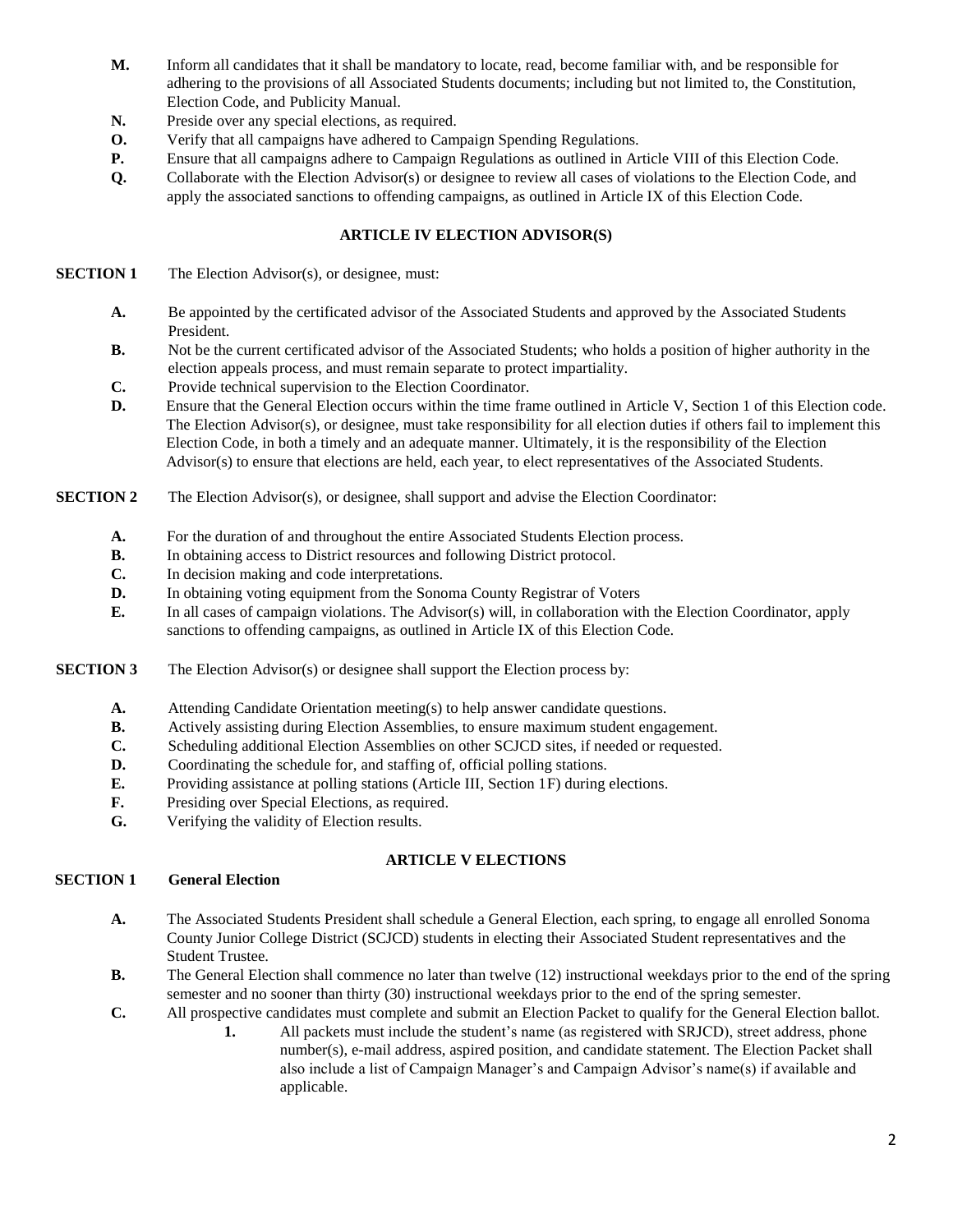- **2.** Packets must be completed and submitted to the Election Coordinator for verification no later than fifteen (15) instructional weekdays prior to the General Election. Late packets will not be accepted.
- **3.** Candidates shall notify the Election Coordinator of any changes or additions to packet information within two (2) instructional weekdays of said change. The Election Coordinator will accept packet and other candidate information changes until five (5) instructional days prior to the General Election.
- **4.** The Election Coordinator shall verify each packet with the Office of Student Affairs to ensure that all candidates meet the minimum qualifications of the intended office. Candidates will be notified, by electronic communication, of their eligibility or ineligibility for the ballot, within three (3) days of completing the application. Eligible candidates will have their name added to a list of qualified candidates on the AS Elections Webpage no more than three (3) instructional days after they receive verification. Written verification will be provided upon request.
- **D.** In the event that less than two (2) eligible candidates have qualified to run for an office, the Student Government Assembly may, prior to the commencement of voting, nominate an eligible candidate(s) to the ballot by simple majority vote.
- **E.** Candidates are required to attend a Candidate Orientation meeting to review election procedures and requirements. Failure to attend one of these meetings is grounds for removal from the ballot,
- **F.** There will be one Election Assembly on each of the Santa Rosa and Petaluma campuses. The Elections Advisor(s) or their designated representative may schedule additional Election Assemblies at other SCJCD sites. All such events will occur at least three (3) instructional weekdays before General Election voting opens and the Election Coordinator will inform all candidates of all such occurrences.
	- **1.** Each candidate may speak for no more than five (5) minutes at each Election Assembly. Candidates must identify their name and aspired position in their speech.
	- **2.** Each candidate is allowed (1) one additional speaker, subject to the same (5) five minute time limit. Additional speakers must be approved by a candidate prior to speaking. Additional speakers must identify their name and the candidate they support during their speech.
	- **3.** Language interpreter(s) shall not be considered additional or surrogate speakers.
	- **4.** The Election Coordinator, or designee, shall preside at the Election Assembly.

# **SECTION 2 Special Election(s)**

**A.** The Election Coordinator may schedule a Special Election to resolve a tie, recall, initiative, referendum, or contested results of a General Election.

# **SECTION 3 Qualifications for Candidates**

- A. All candidates shall continuously meet the requirements specified in Education Code 76061
- **B.** All candidates must carry at least five (5) units during the semester in which the election take place.
- **C.** All elected representatives are expected to remain enrolled in a minimum of five (5) units during both the Fall and Spring semesters to stay in office.
- **D.** All elected representatives must be paid members of the Associated Student's "Student Benefits Program" (CubCard+) during both the Fall and Spring semesters to remain in office.
- **E.** Candidates for Associated Students President must have successfully completed at least two (2) semesters and twenty (20) units at Santa Rosa Junior College by the end of the Spring semester in which the candidate is elected.
- **F.** No person may run for more than one office in any given Election.
- **G.** All candidates in an election shall locate, read, become familiar with, and be responsible for adhering to the provisions of all Associated Students documents; including but not limited to; the Constitution, Election Code, and Publicity Manual.
- **H.** All persons appointed to fill vacancies must fulfill all qualifications that would normally be required of a candidate for the respective office.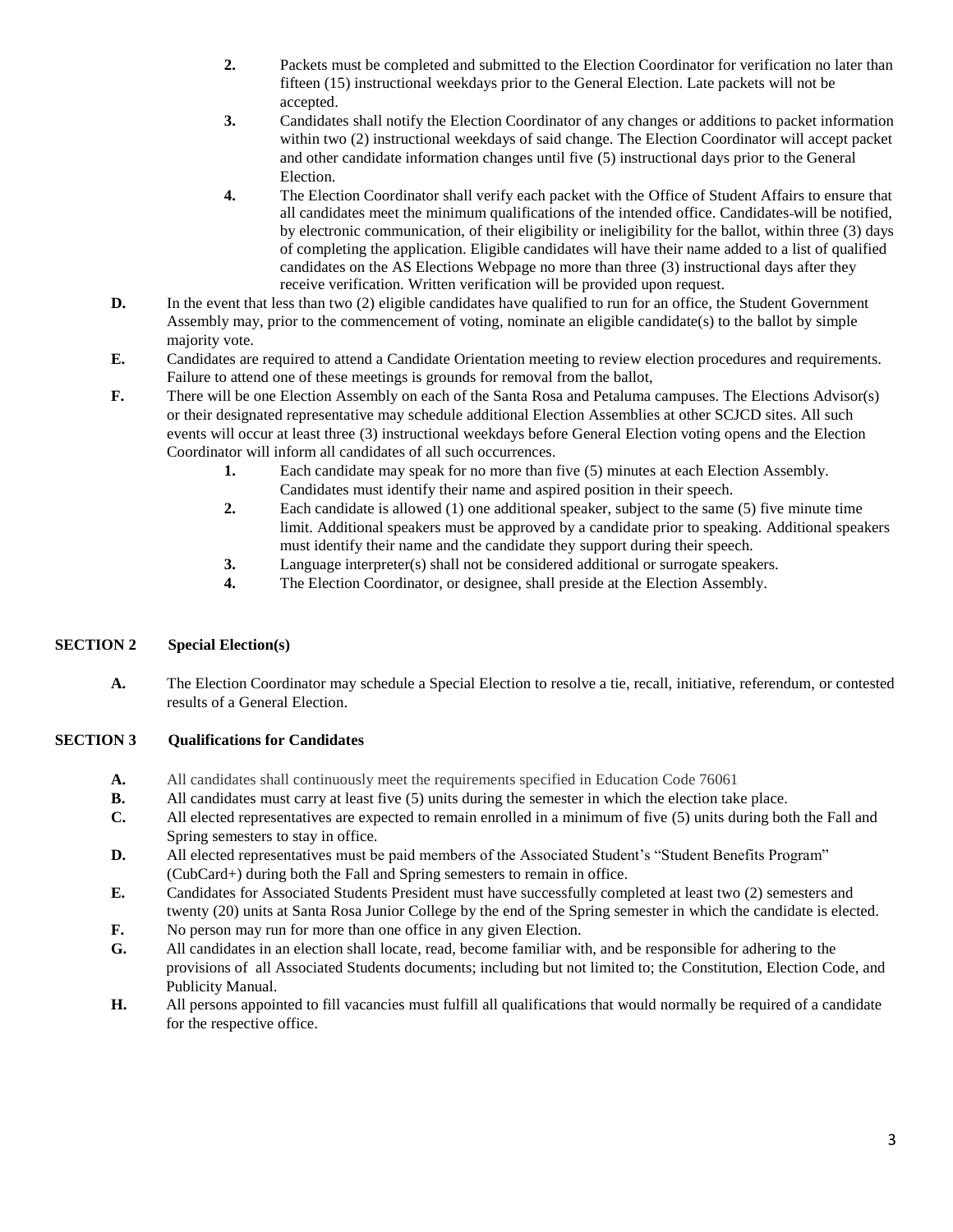#### **SECTION 4 Slates**

- **A.** Two or more candidates wishing to run together as a "slate" (a group of candidates who endorse one another and share resources) shall inform the Election Coordinator of their intention to collaborate no later than five (5) instructional weekdays prior to the Election.
- **B.** A slate name shall be limited to twenty-one (21) characters including spaces.
- **C.** Slates are encouraged to collaborate in order to form a stronger campaign, but these Slates will be subject to increased regulation, as outlined in Article VIII, Section 2 and Section 3.
- **D.** Slates shall be treated primarily as a single entity in all instances of campaign violations, however, individual members may be individually sanctioned for violations, at the discretion of the Election Coordinator and the Election Advisor(s).

## **ARTICLE VII VOTING**

## **SECTION 1 Ballot Format**

- **A.** Candidates' names will appear on the ballot in a random order.
- **B.** Incumbent Officers shall have "(I)" placed next to their names on the ballot.
- **C.** The names of any candidates nominated to the ballot by the Student Senate shall be indicated on the ballot as *"Nominated for ballot position by the Student Government Assembly"*.
- **E.** Candidates who are members of a slate shall have the title of the slate listed on the ballot below their name.

#### **SECTION 2 Casting of the Vote**

- **A.** Any enrolled students of the Sonoma County Junior College District shall be eligible to cast one vote for each office, initiative, or referendum on the ballot.
- **B.** The ballot shall be accessible via the Student Web Portal of the Santa Rosa Junior College website from 12:01 AM on the first day of elections until 11:59 PM on the last day of elections.
- **C.** Polling station workers and volunteers will not offer advice about ballot choices to voters while working at official polling stations (Article III, Section 1F).
- **D.** Candidates and campaigns may explicitly instruct students in the use of the Student Web Portal Online Ballot to encourage students to vote; this includes the use of phones, tablets, computers, and other devices used in the voting process.
- **E.** Write-in votes are permitted and will be counted for each office. Write-in candidates must receive a minimum of fifty (50) write-in votes, and at least five (5%) percent of the total votes cast in that contest to be considered eligible for office.
- **F.** Any student who has been disqualified from an election in-progress may not be elected by write-in votes during that election or appointed to office during that term.

## **SECTION 3 Tallying of the Vote**

- **A.** The Election Coordinator, along with the Election Advisor, shall ensure that Election results are posted no later than 5:00 PM on the next instructional weekday following the election. Results shall be posted in the Student Affairs Office of each campus and be electronically distributed to the student body. Results shall include the name of each candidate, initiative, and referendum, and the number of votes cast for each.
- **B.** The candidate receiving the most votes cast for a specific office shall be appointed to that office.
- **C.** In the event of a tie between candidates for a specific office, a Special Election Assembly will be called by the Elections Coordinator and the Election Advisor on the second instructional weekday following the final Election tally. Candidates who have tied for a position will, at the public assembly, draw numbers from a receptacle designed and under the direct control of the Elections Coordinator. The candidate who draws the highest number from those chosen by the candidates, who have tied, will be declared the winner.
- **D.** The Election Coordinator, or designee, shall inform the Student Government Assembly, the Credentialed Advisor of the Associated Students, the Board of Trustees, and College Superintendent/President of the election results not later than 5:00PM on the next instructional weekday following the conclusion of the election.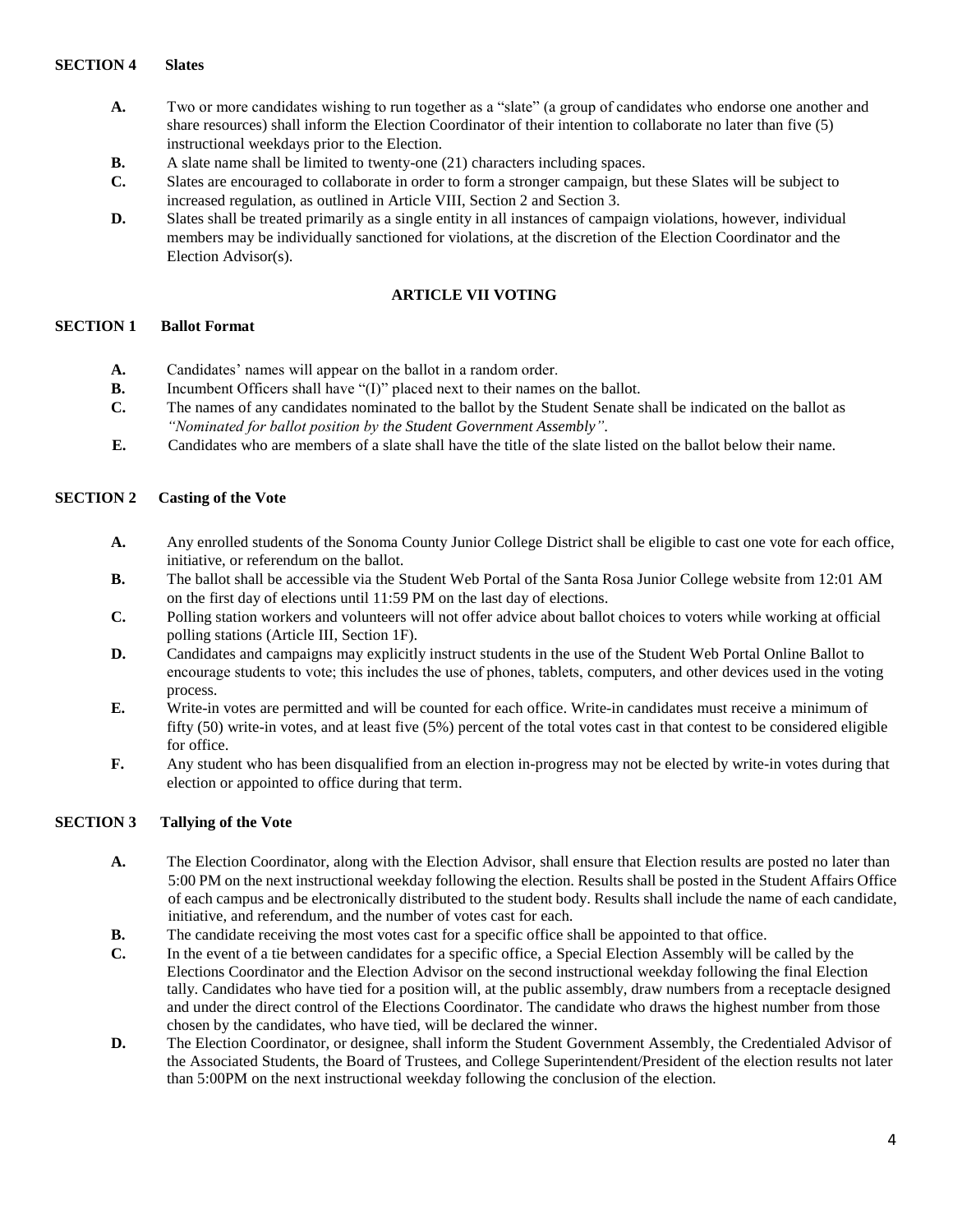## **ARTICLE VIII REGULATIONS**

## **SECTION 1 Campaigning**

- **A.** A campaign shall be defined as: an organized course of action that promotes a particular candidate, slate, initiative, referendum, or recall effort.
- **B.** On election days, there shall be no campaigning within thirty (30) feet of any official polling station (Article III, Section 1F). The Election Coordinator will delineate these boundaries so that they are visible to the public, and advise candidates of any "nocampaigning zones" and suspected violations. Candidates are only allowed in the "no campaign zones" in order to vote, briefly assist with setting up or breaking down of polling stations, or to pass through a public space.
- **C.** Campaigning in the Office of Student Affairs or Associated Students Offices shall not be permitted. No campaign shall make use of Copy Machines, Computers, or any resources available in the Office of Student Affairs or Associated Students Offices.
- **D.** Campaigns may make use of the copy machines, computers, paper cutters, or any resources available in the CyBear Center, Libraries, and other publicly accessible equipment and areas of the College, but will be subject to associated fees.
- **E.** It is not the responsibility of the Associated Students or the Office of Student Affairs to make or provide material to candidates except as related to promoting elections.
- **F.** All campaigns must adhere to the regulations and provisions of all Associated Students documents; including but not limited to; the Constitution, Election Code, and Publicity Manual.
- **G.** Any campaign found to have violated these regulations shall be subject to consequences and/or disqualification as outlined in Article IX of this Election Code.

## **SECTION 2 Posting and Publicity**

- **A.** Candidate Statements will be posted online by the Election Coordinator, the Election Advisor, or their designee for all candidates and be made accessible to all students in their Student Web Portal. Students may include hyperlinks in their candidate statements so that students can access further information on external websites. These statements are limited to the restrictions in the candidate packet.
- **B.** Candidate or slate election postings may be stamped "approved" in the Office of Student Affairs beginning at 9:00 AM the morning that the Election Packet is due. Approved posters may be placed on campus beginning at 5:00 PM that same day.
- **C.** All campaign posters must be taken down, carefully, no later than twenty-four (24) hours after the election ends. If the election concludes the day before a non-instructional day, posters must be removed by 3:00 PM on the next regularly scheduled instructional weekday.
- **D.** All campaign posters within a radius of thirty (30) feet of any official polling station are to be taken down before voting begins. Candidates must demonstrate reasonable effort to remove postings or such postings will be removed, at the discretion of the Election Coordinator or the Election Advisor.
- **E.** Each candidate will be limited to a maximum of twenty (20) postings on each SCJCD campus or site. Each of the twenty (20) posters may be up to six (6) square feet (small), but eight (8) posters may be up to twenty-four (24) square feet (medium), and two (2) posters may be up to thirty-two (32) square feet each (large).
- **F.** Candidate members of a Slate will be limited to a maximum of ten (10) postings on each SCJCD campus or site. Each of the ten (10) posters may be up to six (6) square feet (small), but five (5) posters may be up to twenty-four (24) square feet (medium), and one (1) poster may be up to thirty-two (32) square feet each (large).
- **G.** No more than one (1) large poster per candidate or slate will be displayed on any single wall in a designated posting area as outlined in the Publicity Manual.
- **H.** ANY poster on which reference to a specific candidate (such as a website, a candidate's name, their likeness, their logo or other representation) appears shall count as one of the allowable posters for that candidate (at the discretion of the Election Coordinator and the Election Advisor).
- **I.** No campaign materials of any kind shall exceed the size or quantity limits as specified above.
- **J.** Candidates are responsible for any posting related to their candidacy.
- **K.** Candidates may submit election statements, to the Election Coordinator, as outlined in the Election Packet. These statements may be submitted to the Oak Leaf Newspaper, by the Election Coordinator, to be used in any Election coverage.
- **L.** Candidates may purchase advertising in the Oak Leaf; However, the costs of such advertising must be deducted from expenses as outlined in the Spending Provisions of the Election Code.
- **M.** Candidates and campaign representatives may not deface, alter, or move any publicity.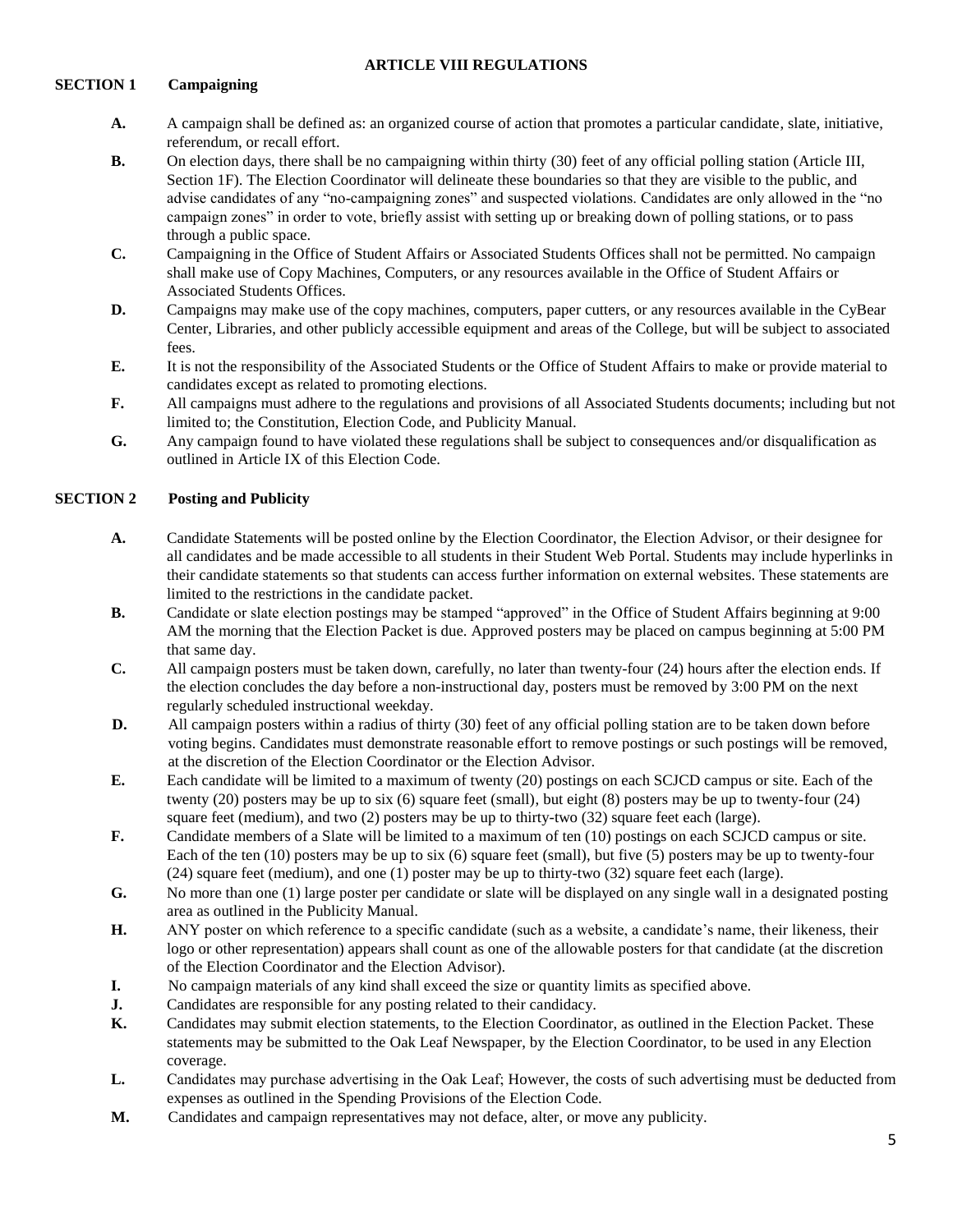- **N.** Social Media and other websites not residing on SCJCD district web servers are beyond the control of the Student Government Assembly or the Office of Student Affairs. Such publicity is encouraged, but candidates are expected to maintain the high ethical standards of would-be elected representatives of the Associated Students. Violations of the spirit or letter of Associated Student documents or of the SCJCD Code of Conduct on such websites may be considered an election violation or referred to the Conduct Dean at the discretion of the Election Coordinator or Election Advisor.
- **O.** Any campaign found to have violated these regulations shall be subject to consequences and/or disqualification as outlined in Article IX of this Election Code.

## **SECTION 3 Spending**

- **A.** No more than one-hundred (\$100.00) dollars may be spent by any one (1) candidate in an election.
- **B.** Candidates who are members of a Slate may not spend more than \$75.00 dollars (each) on their campaign.
- **C.** Value of expenditures shall be as indicated by original purchase receipt(s) for materials provided and/or for services rendered, and shall include applicable taxes. Value of material gifts, resources, in-kind donations, trades, professional services etc. that are without verifiable receipt, shall be deducted at fair-market value or average retail price, as determined by the Election Coordinator.
- **D.** Candidates are encouraged to make use of repurposed, recycled and surplus materials in order to reduce costs and preserve resources.
- **E.** Candidates shall exclude the cost of their own labor and the labor of volunteers, except for those cases when enlisting such labor would otherwise be considered provision of professional services or specific trade expertise.
- **F.** Candidates shall exclude from expenditures, the reasonable cost of incidental and customary possessions already owned at the time of filing their Election Packet. Incidental and customary possessions could include items that a student might normally make use of, such as: formal clothing, software/programs, personal websites, tables, personal printers and computers, laptops, printer paper, ink cartridges, masking tape, colored pens and pencils, and other supplies.
- **G.** All campaigns must file a detailed report of expenses, including original receipts, within five (5) instructional days following the election. Slates are required to turn in the expense reports for each of their member candidates together.
- **H.** Any campaign found to have violated these spending regulations shall be subject to consequences and/or disqualification, as outlined in Article IX of this Election Code.

# **ARTICLE IX VIOLATIONS & DISQUALIFICATIONS**

#### **SECTION 1 Protocol and Appeals**

- **A.** Candidates and Slates are responsible for code violations related to their campaign. Cases of willful or intentional violations of the Associated Students Constitution, Election Code, Publicity Manual, the Sonoma County Junior College District's Policies and Procedures, or other legal documents; or failure to correct Election Code violations within six (6) hours of *receipt* of verbal or written warning from the Elections Coordinator, will be reviewed by the Election Coordinator. Such violations may lead to reprimand as follows:
	- **1.** First violation Suspension of campaign for twenty-four (24) hours. Candidates are required to remove all publicity postings from campus during suspension. Candidates who fail to remove such postings within six (6) hours of reprimand will incur penalties for a second violation.
	- **2.** Second violation Suspension of campaign for forty-eight (48) hours. Candidates are required to remove all publicity postings from campus during suspension. Candidates who fail to remove such postings within twelve (12) hours of reprimand may be disqualified from the election at the discretion of the Election Coordinator.
	- **3.** Third violation Disqualification from the Election.
- **B.** Slates shall be treated primarily as a single entity in all instances of campaign violations, however, individual members may be individually sanctioned for violations, at the discretion of the Election Coordinator.
- **C.** Campaigns and Slates found to have either falsified expenditure reports or exceeded the spending limits outlined in Article VIII Section 3 of this Election Code shall be subject to disqualification at the discretion of the Election Coordinator.
- **D.** All reprimands are subject to the discretion of the Election Coordinator.
- **E.** Any appeals to candidate disqualifications shall be brought to the Election Advisor.
- **F.** Appeals of these violation regulations, during the course of the election, may be made to the Election Advisor.
- **G.** Any exception to this Article, made during the course of an election, applies equally to all candidates.